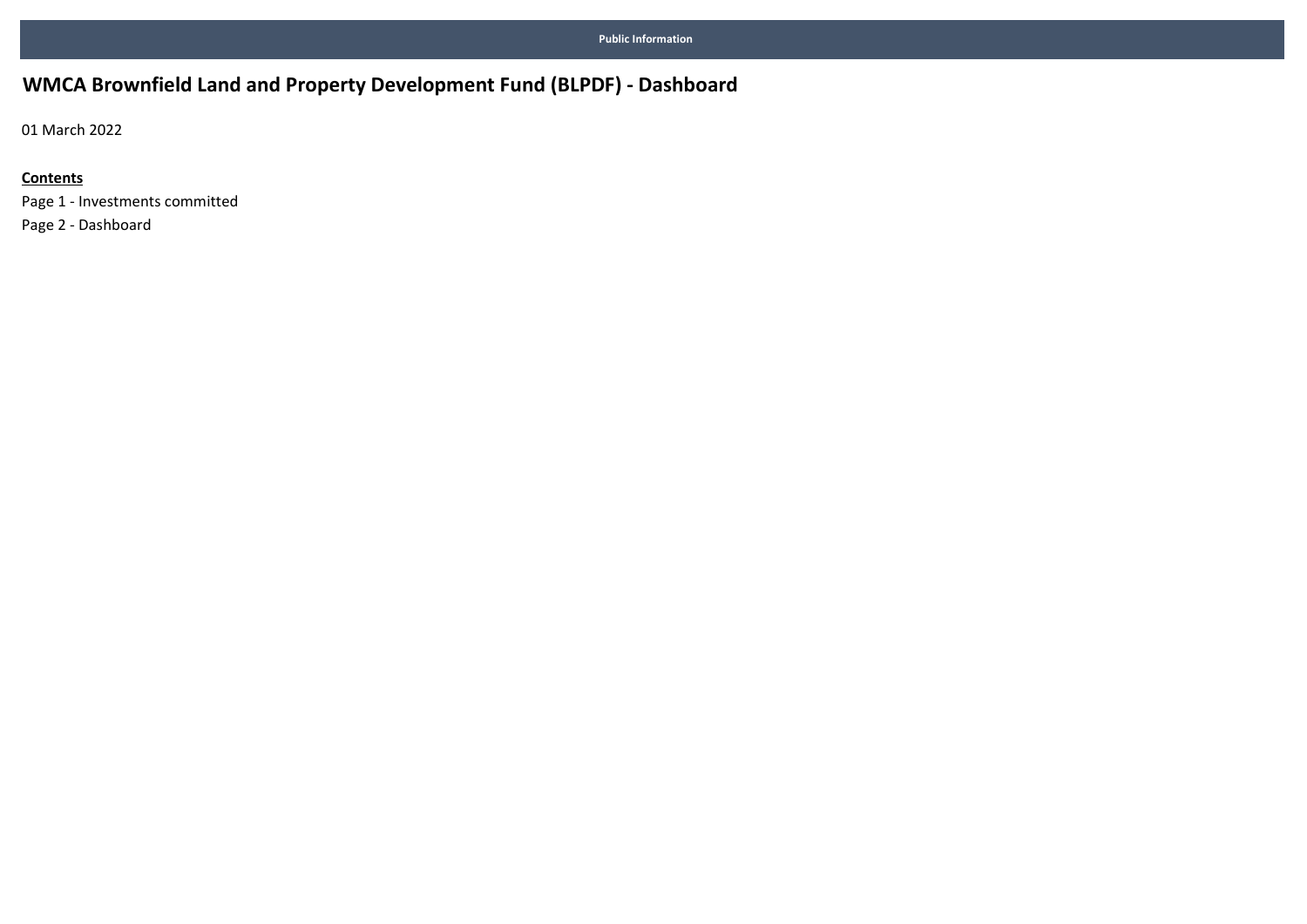| Opportunity - Location                                                               | Industry                    | <b>Jobs Created</b> | <b>Brownfield Land - Acres</b> | <b>Homes Created</b> | Com. Space sq ft | <b>Business Rates pa</b> | <b>Local Authority</b> | <b>Grant Amount</b> | <b>Drawn Amount</b> |
|--------------------------------------------------------------------------------------|-----------------------------|---------------------|--------------------------------|----------------------|------------------|--------------------------|------------------------|---------------------|---------------------|
| Cavendish House, Portersfield Phase 1, Dudley (Avenbury) - WMCA Scheme *Fully Drawn* | <b>Residential Property</b> | $\overline{0}$      | $\overline{2}$                 | 28                   | $\mathbf 0$      | $\pmb{\text{f0}}$        | Dudley MBC             | £724,000            | £654,945            |
| Anchor Meadow, Aldridge - WMCA Scheme                                                | <b>Commercial Property</b>  | 27                  | 0.49                           | $\overline{0}$       | $\mathbf 0$      | $\pmb{\text{f0}}$        | Walsall DC             | £400,000            | £388,500            |
| Pipe Hall, Bilston - WMCA Scheme                                                     | <b>Residential Property</b> | $\overline{0}$      | 0.327                          | $\mathbf 0$          | $\mathsf 0$      | $\pmb{\text{f0}}$        | Wolverhampton CC       | £1,249,505          | £201,436            |
| Symphony Hall - WMCA Scheme *Fully Drawn*                                            | <b>Commercial Property</b>  | 21                  | $\mathbf 0$                    | $\mathbf 0$          | $\mathbf 0$      | $\pmb{\text{f0}}$        | Birmingham CC          | £256,920            | £256,261            |
| <b>EVCATS</b>                                                                        | <b>Commercial Property</b>  | 30                  | 5.5                            | $\overline{0}$       | 100,000          | £250,000                 | Various WMCA           | £2,200,000          | $\pmb{\text{f0}}$   |
| Mucklow Park, Tyseley *Fully Drawn*                                                  | <b>Commercial Property</b>  | 350                 | 20                             | $\mathsf 0$          | 255,000          | £436,489                 | Birmingham CC          | £1,011,500          | £1,011,500          |
| Opus Land Seven Stars *Fully Drawn*                                                  | <b>Commercial Property</b>  | 143                 | 6.3                            | $\overline{0}$       | 120,000          | £342,000                 | Sandwell MBC           | £2,630,000          | £2,627,773          |
| Telegraph, Far Gosford Developments *Fully Drawn*                                    | <b>Commercial Property</b>  | 90                  | 2.56                           | $\mathbf 0$          | 80,000           | £70,000                  | Coventry CC            | £3,800,000          | £3,800,000          |
| Vistry Partnerships Ltd *Fully Drawn*                                                | <b>Residential Property</b> | $\overline{0}$      | 4.6                            | $\overline{0}$       | $\mathbf 0$      | $\pmb{\text{f0}}$        | Walsall DC             | £615,000            | £615,000            |
| BCC Commonwealth Games *Fully Drawn*                                                 | <b>Residential Property</b> | 125                 | 13.34                          | 256                  | 269,098          | $\pmb{\text{f0}}$        | Birmingham CC          | £20,075,000         | £20,075,000         |
| Dudley College *Fully Drawn*                                                         | <b>Commercial Property</b>  | 150                 | 2.6                            | $\overline{0}$       | 51,130           | $\pmb{\text{f0}}$        | Dudley MBC             | £2,121,000          | £2,121,000          |
| Stoford Properties - Shidas Lane *Fully Drawn*                                       | <b>Commercial Property</b>  | 450                 | $\overline{7}$                 | $\overline{0}$       | 55,000           | $\pmb{\text{f0}}$        | Sandwell MBC           | £3,450,000          | £3,450,000          |
| Anthem Lovells - Caparo                                                              | <b>Residential Property</b> | $\overline{7}$      | 16.53                          | $\overline{0}$       | $\mathbf 0$      | $\pmb{\text{f0}}$        | Walsall DC             | £575,000            | £215,625            |
| Cannock District Council - Hawks Green                                               | <b>Residential Property</b> | 35                  | 2.22                           | 44                   | $\mathbf 0$      | $\pmb{\text{f0}}$        | Cannock Chase DC       | £900,000            | £636,530            |
| Nuplace - South Waterway                                                             | <b>Residential Property</b> | 6                   | 5.9                            | 46                   | $\mathbf 0$      | $\pmb{\text{f0}}$        | Telford & Wrekin       | £460,000            | £227,457            |
| Redsun Projects Ltd                                                                  | <b>Commercial Property</b>  | 200                 | 5                              | $\overline{0}$       | 78,000           | £209,000                 | Telford & Wrekin       | £1,831,000          | £1,548,756          |
| St Modwen Developments Ltd - 2 Park Square                                           | <b>Commercial Property</b>  | 447                 | 1.53                           | $\overline{0}$       | 61,354           | £605,619                 | Birmingham CC          | £780,000            | £0                  |
| Urban Splash Homes - Walsall Waterfront                                              | <b>Residential Property</b> | $\overline{0}$      | 0.64                           | 15                   | $\mathbf 0$      | $\pmb{\text{f0}}$        | Walsall DC             | £787,000            | $\pmb{\text{f0}}$   |
| Nuneaton & Bedworth Borough Council                                                  | <b>Commercial Property</b>  | 30                  | 5.7                            | 28                   | 56,457           | £300,000                 | Nuneaton & Bedworth    | £775,000            | £0                  |
| Telford & Wrekin Council - House Building Programme (Part)                           | <b>Residential Property</b> | 77                  | 12.22                          | 96                   | $\mathbf 0$      | £0                       | Telford & Wrekin       | £965,000            | £0                  |
| Yardley Brook, Shard End                                                             | <b>Residential Property</b> | 43                  | 33                             | 149                  | $\mathbf{0}$     | $\pmb{\text{f0}}$        | Birmingham CC          | £4,386,000          | £0                  |

| Total |       | Transaction <b>Solution Constant Constant Constant Constant Constant Constant Constant Constant Constant Constant Constant Constant Constant Constant Constant Constant Constant Constant Constant Constant Constant Constant Co</b> |     |           |            |             | Loan Amount <b>Example 10 Dealer 10 Prawn Amount</b> |
|-------|-------|--------------------------------------------------------------------------------------------------------------------------------------------------------------------------------------------------------------------------------------|-----|-----------|------------|-------------|------------------------------------------------------|
|       | 2,231 | 147                                                                                                                                                                                                                                  | 662 | 1,126,039 | £2,213,108 | £49,991,925 | £37,829,782                                          |

| <b>Grant Amount</b> | <b>Drawn Amount</b> |  |  |
|---------------------|---------------------|--|--|
| £724,000            | £654,945            |  |  |
| £400,000            | £388,500            |  |  |
| £1,249,505          | £201,436            |  |  |
| £256,920            | £256,261            |  |  |
| £2,200,000          | £0                  |  |  |
| £1,011,500          | £1,011,500          |  |  |
| £2,630,000          | £2,627,773          |  |  |
| £3,800,000          | £3,800,000          |  |  |
| £615,000            | £615,000            |  |  |
| £20,075,000         | £20,075,000         |  |  |
| £2,121,000          | £2,121,000          |  |  |
| £3,450,000          | £3,450,000          |  |  |
| £575,000            | £215,625            |  |  |
| £900,000            | £636,530            |  |  |
| £460,000            | £227,457            |  |  |
| £1,831,000          | £1,548,756          |  |  |
| £780,000            | £0                  |  |  |
| £787,000            | £0                  |  |  |
| £775,000            | £0                  |  |  |
| £965,000            | £0                  |  |  |
| £4,386,000          | £0                  |  |  |

# WMCA BLPDF - Investments committed and completed funds